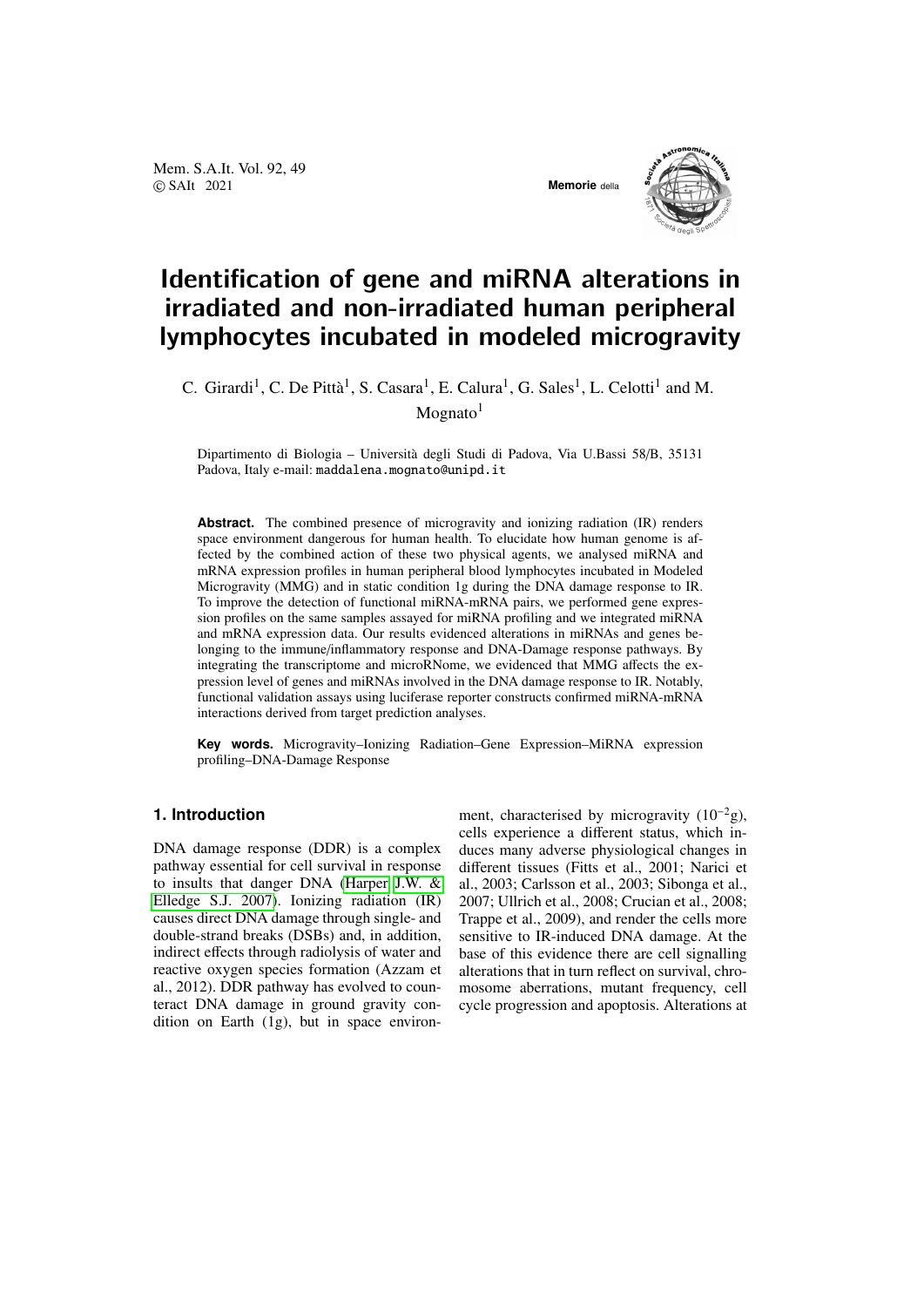genomic level have been reported in human peripheral blood lymphocytes (PBLs) exposed to spaceflight, but the limitations of experiments in real microgravity have pushed research studies towards conditions of simulated microgravity by using ground-based machines (such as clinostats and rotating wall vessel bioreactors) that generate a residual  $10^{-3}$ - $10^{-6}$ g force that approximates microgravity. In this context, our studies demonstrated that cell response to IR depends on environmental conditions occurring during DDR. In particular, when gammairradiated PBLs were incubated for 24 h in MMG, simulated by a ground-based rotating wall vessel (RWV) bioreactor, cell survival, DNA repair kinetics and apoptosis were significantly affected compared with PBLs incubated in 1g condition (Mognato and Celotti, 2005; Mognato et al. 2009). Functional validation studies demonstrated the miRNA-mRNA interactions selected, whereas experimental assays of cell viability and apoptosis induction validated the results obtained by bioinformatics analyses.

#### **2. Results**

## 2.1. MiRNA and mRNA expression changes in human PBLs incubated in MMG

We carried out microarray experiments of miRNA and mRNA profiling in human PBLs, isolated from healthy donors, incubated 4 and 24 h in 1g and in MMG after in vitro irradiation with 0.2 and 2 Gy of gamma-rays (Fig. 1). Non-irradiated PBLs were incubated in 1g and MMG, accordingly. Expression data showed that MMG alters miRNA and gene expression profiles of non-irradiated PBLs with respectively 42 differentially expressed miR-NAs and 1581 genes (Girardi et al., 2014). The functional classification of miRNA correlated genes evidenced significant enrichment in the biological processes of immune/inflammatory response, signal transduction, regulation of response to stress, regulation of programmed cell death, and regulation of cell proliferation (not shown).



Fig. 1. Microarray experiments to assess miRNA and gene expression changes in human PBLs incubated in Modeled Microgravity (MMG). A) Microgravity was simulated by the Rotating Wall Vessel (RWV, Synthecon, Cellon, USA), placed inside a cell incubator. Ground based (1g) PBL cultures, both irradiated and non-irradiated, were kept at the same cell density in 75cm<sup>2</sup> flasks inside the incubator. At 4 and 24 h after irradiation total RNA was isolated from all PBL cultures and analyzed by using the "Human miRNA Microarray kit (V2) and the "Whole Human Genome Oligo Microarray (Agilent Technologies), respectively for miRNA and gene expression analyses. B) Representative dendrogram of differentially expressed miRNAs in non-irradiated PBLs incubated 24h in MMG.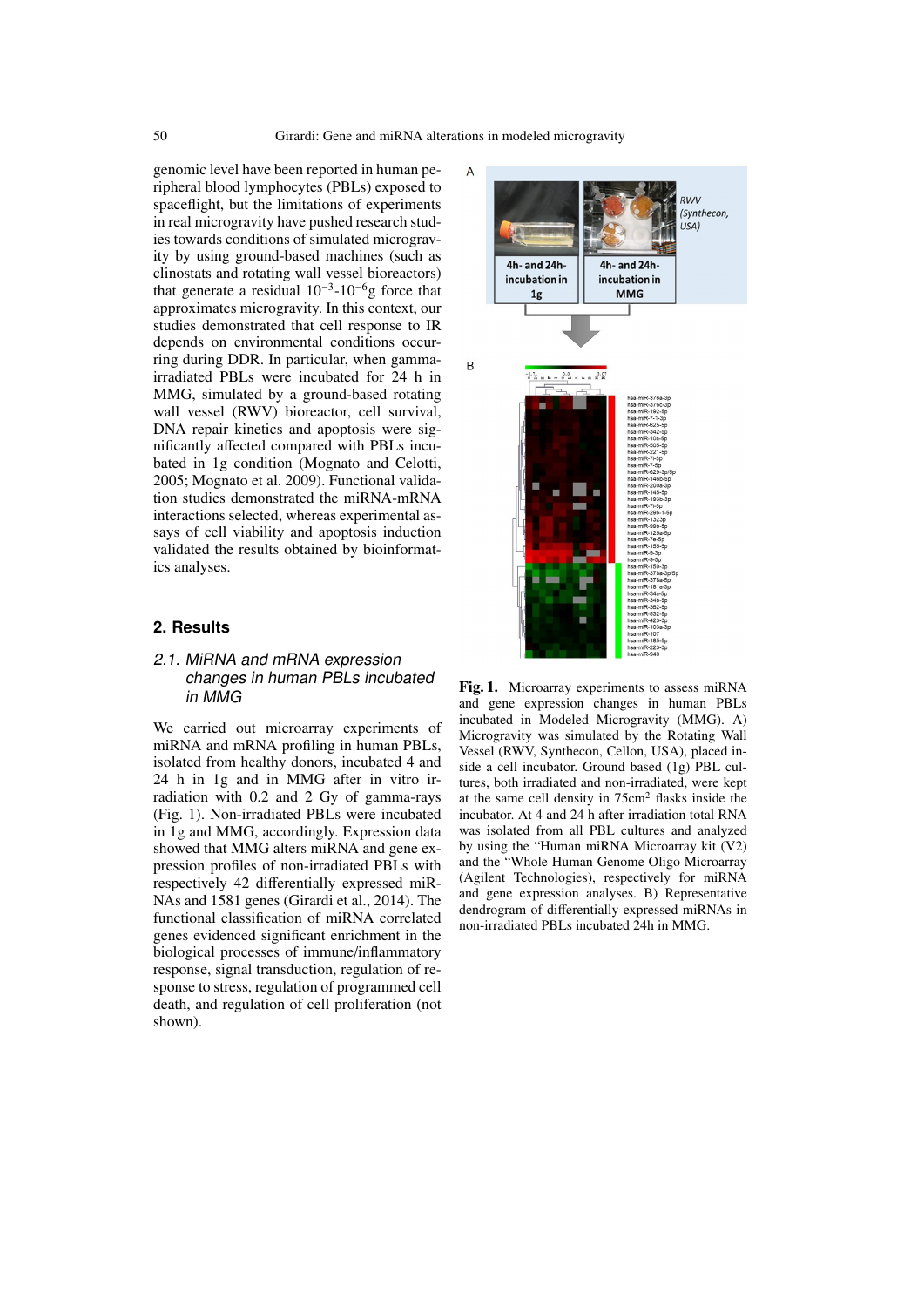



Fig. 2. Number of differentially expressed miR-NAs in PBLs irradiated with 0.2 and 2 Gy and incubated for 4 and 24 h in MMG and in 1g condition.

## 2.2. Identification of radioresponsive miRNAs targeting genes of DDR pathway

By microarray experiments we demonstrated that MMG alters miRNA expression profile of irradiated PBLs in a dose and time manner, but with a decreased radio responsiveness compared with in 1 g condition. At 4 h after irradiation with 0.2Gy we identified 16 miRNAs responsive in MMG-incubated PBLs (vs. 26 in 1 g) and 22 miRNAs responsive to 2Gy (vs. 20 in 1 g). After 24 h of incubation in MMG we identified 4 miRNAs responsive to 0.2Gy (vs. 17 in 1 g) and 32 miRNAs responsive to 2Gy (vs. 52 in 1 g) (Fig.2).

The 52 (in 1 g) and 32 (in MMG) differentially expressed miRNAs in 2Gy PBL resulted anticorrelated to a total of 379 and 391 transcripts, respectively (Girardi et al., 2021). To identify the most likely targets of differentially

Fig. 3. Significantly anti-correlated genes of DDR pathway in 2Gy PBLs incubated 24 h in 1g or in MMG. A) Fold change is the mean of the expression values obtained from the transformed log2 (irradiated/non-irradiated) PBLs from microarray platform.

expressed miRNAs, we integrated miRNA and mRNA expression data obtained from the same donor. We focused on DDR pathway, evidencing differentially expressed genes anti-correlated to differentially expressed miR-NAs of the same donors. In Fig.3 are shown genes of DDR pathway that are significantly anti-correlated with radio-responsive miRNAs. Several p53-related transcripts showed alterations in 2Gy-irradiated PBLs incubated for 24 h in MMG.

Microarray data from selected miRNAs and genes have been validated by qRT-PCR (not shown), then to ascertain that predicted miRNA-mRNA anti-correlations were real, we performed functional validation assays using luciferase reporter constructs that confirmed the selected miRNA-mRNA interactions (Fig.4).